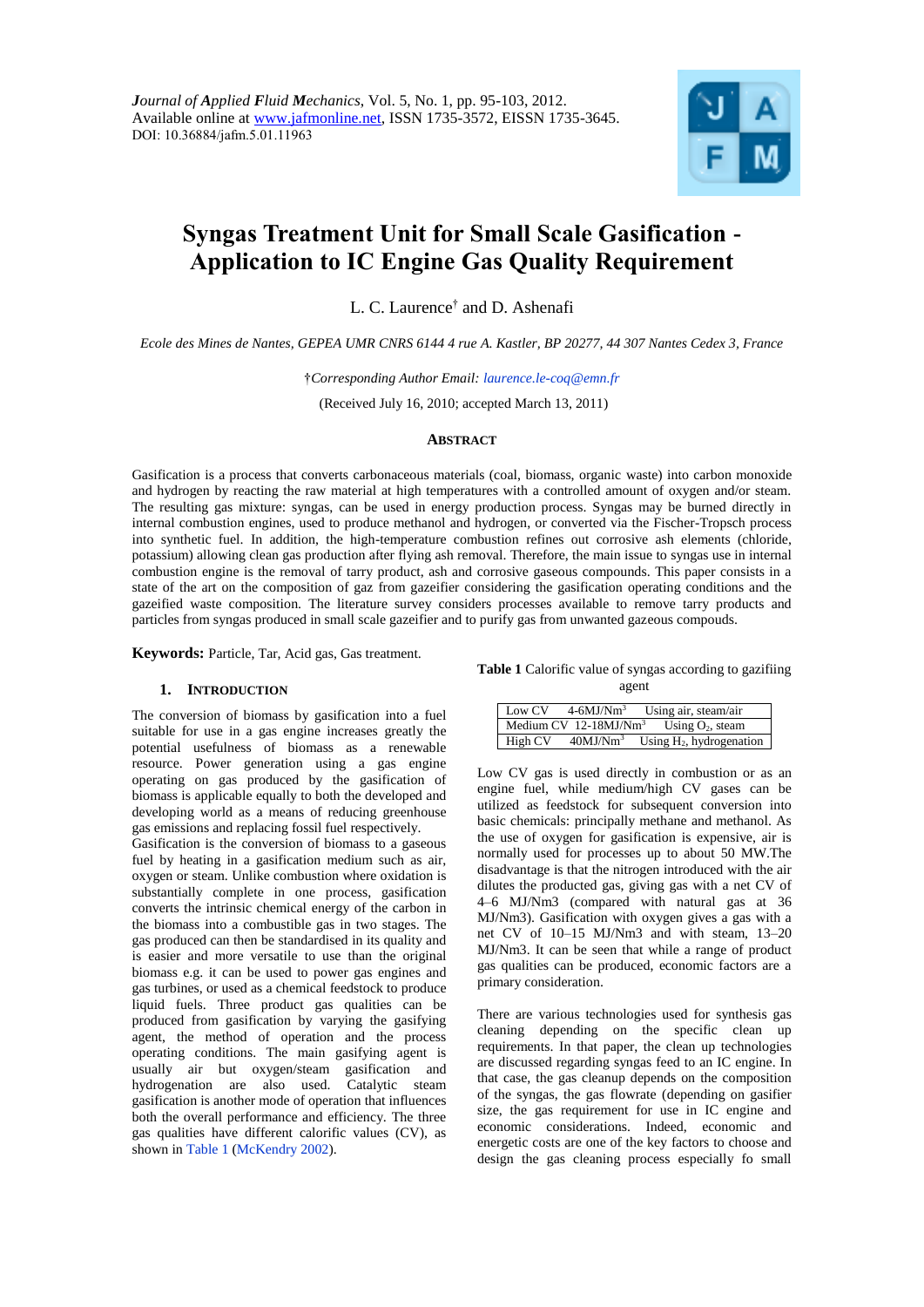scale of gazifiers which must have a low cost and robust gas treatment system to be competitive.

## **2. CONTEXT**

# **2.1 Types of Gasifiers**

Based on the type of contact between the oxidizing agent and the fuel, biomass gasifiers can be broadly classified in to fixed bed, fluidized bed and entrained flow gasifier. All these technologies can be operated at ambient or higher pressure for the thermo-chemical conversion of biomass. The gasification medium (air, pure oxygen or water vapour) participates in the partial oxidation and reduction reaction to generate synthesis gas along with drying and pyrolysis. Fixed bed gasifier has been the traditional process used for gasification and is operated at temperatures around 1000°C. Fresh biomass is fed from the top of the reactor through an opening on the reactor head and sinks downward slowly by gravity as conversion of fuel proceeds. Fixed bed gasifiers are classified as up draft and down draft depending on the direction of air flow. Fluidized bed biomass gasifiers operate with a fluidized mixture of the bed material and biomass. The bed material can be inert (quartz sand) or catalytically active (dolomite or olivine).The fluidized bed can be in bubbling or circulating mode depending on the degree of fluidization.

In entrained flow gasifiers, a fine grained solid whose size is smaller than 10 um is carried through the reactor by the gasification medium and is gasified. Gasification takes place at a temperature between1200 and 1500°C (Lettner *et al.* 2007). This high temperature ensures complete conversion of the hydrocarbon compounds resulting from pyrolysis. Pyrolysis and gasification take place at the same time in this type of gasifier. The melted ash is removed as liquid and the tar content is very low due to the high temperature. Entrained flow gasifiers could be classified as slagging and nonslagging depending on the way the ash melts and flows in the reactor. In slagging gasifiers, the ash melts in the gasifier, flow down the walls and leave the reactor as a liquid slag. But the walls are kept free of slag in the case of non-slagging gasifier.

#### **2.2 Composition of biomass synthesis gas**

The gasification/pyrolysis process for producing syngas is regarded as one of the most promising options for utilizing biomass. The syngas from biomass is not only directly used in gas turbine and engines for power generation; it can also be catalytically converted into methanol, dimethyl ether, Fischer–Tropsch oils or other chemical products. In the gasification/pyrolysis process, with exception of generating useful products, many by products such as fly ash, NOx, SO2 and tar are also formed. Tar derived from biomass gasification or pyrolysis will be condensed as temperature is lower than its dew point, then block and foul process equipments like fuel lines, filters, engines and turbines. It was reported that tar content in the syngas from an air-blown circulating fluidized bed (CFB) biomass gasifier was about 10 g/m3. For other types of gasifier, tar content varied from about 0.5 to 100 g/m3 (Han and

Kim 2006). Besides the operational parameters, the composition of syngas also depends on the type of gasifying agent used and the type of gasifier. Syngas produced using steam as gasifying agent contains much less percentage of N2 around 3% compared to the 41% N2 in a syngas produced when air is used as a gasifying agent (Ahrenfeld, 2007). Also depending on the design of the gasifier and the type of biomass used as fuel, there will be more or less of the components mentioned above. In gasification, tars are formed during the pyrolysis process which initiates at about 230°C, where the complex polymers in the biomass are broken down resulting in a gas consisting mainly of CO2, H2O, CH4, CO, H2, tar and char (Table 2). The amount of tars is much higher in counter-current than in co-current gasifiers. For IC engine applications, counter-current gasifiers are therefore not considered as an option.

**Table 2** Gas quality of raw producer gas from atmospheric, air blown biomass gasifiers (Hasler & Nussbaumer 1999).

| Component       | Unit               | Fixed       | Fixed       | <b>CFB</b>  |
|-----------------|--------------------|-------------|-------------|-------------|
|                 |                    | bed co-     | bed         | gasifier    |
|                 |                    | current     | counter-    |             |
|                 |                    | gasifier    | current     |             |
|                 |                    |             | gasifier    |             |
| Fuel            | $\%mf$             | $6 - 25$    | Nd          | $13 - 20$   |
| moisture        |                    |             |             |             |
| Particles       | mg/Nm <sup>3</sup> | $100 -$     | $100 -$     | 8000-       |
|                 |                    | 8000        | 3000        | 100,000     |
| Tar range       | mg/Nm <sup>3</sup> | $10-$       | 10,000-     | 2000-       |
| (mean)          | $(g/m^3)$          | 6000        | 150,000     | 30,000      |
|                 |                    | (0.5)       | (50)        | (8)         |
| <b>LHV</b>      | MJ/Nm <sup>3</sup> | $4.0 - 5.6$ | $3.7 - 5.1$ | $3.6 - 5.9$ |
| H <sub>2</sub>  | Vol. %             | $15 - 21$   | $10-14$     | $15 - 22$   |
| CO              | Vol. %             | $10-22$     | $15 - 20$   | $13 - 15$   |
| CO <sub>2</sub> | Vol. %             | $11 - 13$   | $8 - 10$    | $13 - 15$   |
| CH <sub>4</sub> | Vol. %             | $1-5$       | $2 - 3$     | $2 - 4$     |
| $C_nH_m$        | Vol. %             | $0.5 - 2$   | Nd          | $0.1 - 1.2$ |
| N,              | Vol. %             | rest        | rest        | rest        |

State-of-the-art co-current gasifiers exhibit a tar level of less than 1000 mg/Nm3 (Hasler & Nussbaumer 1999). CFB gasifiers exhibit very high particle contents and moderate to high tar levels in the producer gas.

According to the analysis made by Hasler & Nussbaumer (1999), measurements of the particle size distributions from two different fixed bed gasifiers showed bimodal size distributions with maxima <1.5  $\mu$ m and  $>5$   $\mu$ m. In both gasifiers, the mass of particles with an aerodynamic diameter <1.5  $\mu$ m represents more than 60 mg/Nm3. However most applications of producted gases like internal combustion engines require low tar content, of the order 100mg/Nm3 or less, and particulate matter of less than 50mg/Nm3. Hence, tar and particulate matter disposal becomes one of the most necessary and urgent problems during biomass gasification for internal combustion engine application.

# **2.3 Applications of biomass synthesis gas**

Solid biomass undergoes thermal decomposition at temperatures of approximately 600-1000°C to form synthesis gas that contains H2, CO, CO2, CH4, H2O and other gaseous hydrocarbons. Solid char and tar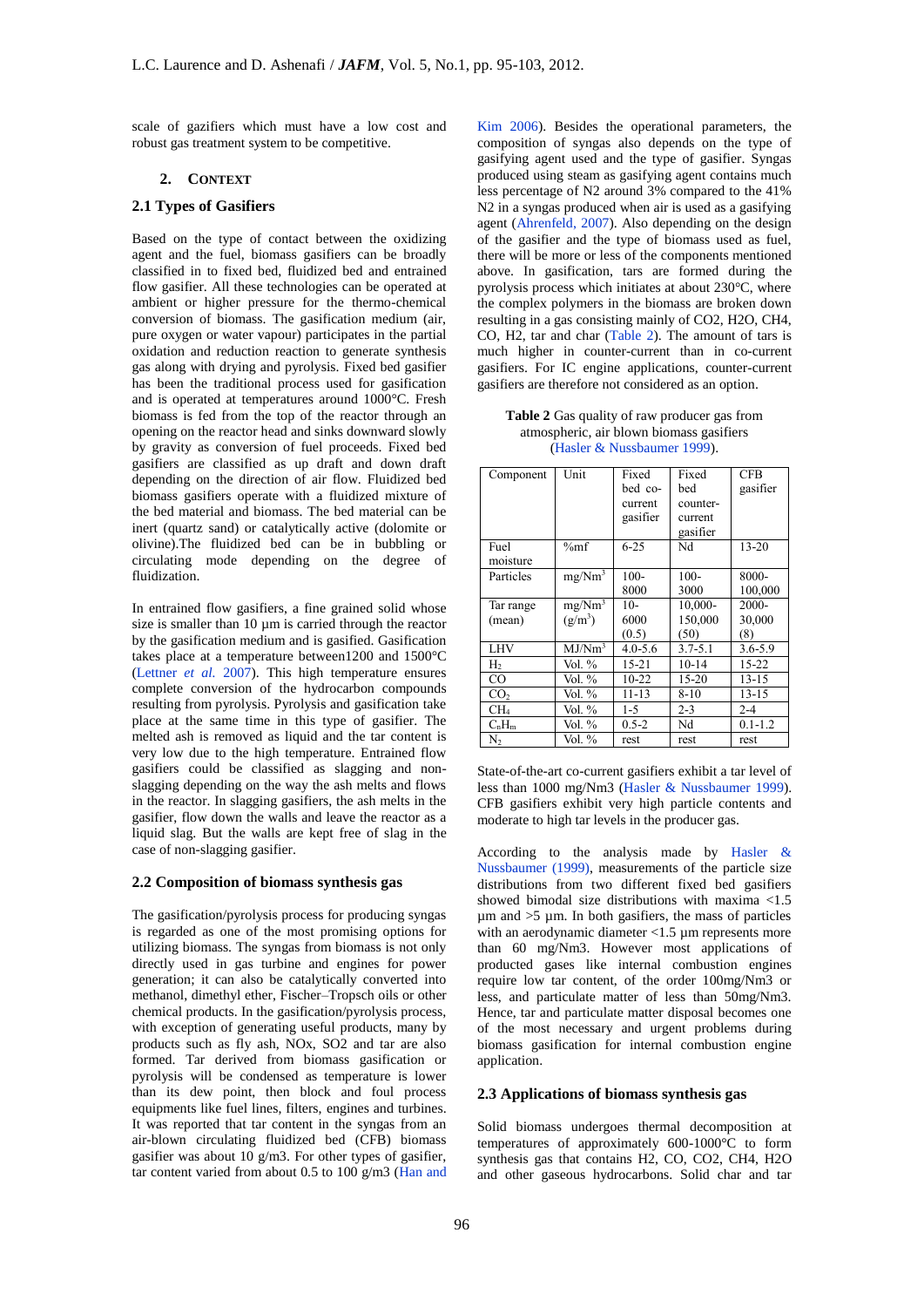which is liquid at room temperature are also formed during this process. The solid phase has a carbon content higher than 76% which enables it to be used directly for industrial purpose (Balat *et al.* 2009). The gaseous product (synthesis gas) can be burnt to generate heat or electricity, used in the synthesis of liquid transportation fuels, H2 or other chemicals. The liquid product can be used as fuel in boilers, gas turbines or diesel engines (Balat *et al.* 2009). The following Fig. 1 shows the various products obtained from a biomass synthesis gas.

But the main purpose of biomass gasification is the production of low or medium heating value gas which can be used as fuel in an IC engine for power production as shown in Fig. 2 (Po 2001). Synthesis gas from biomass gasifier is being implemented predominantly in combustion engines. This is due to the high power density of the engine generator heat extraction system with high degree of electrical and overall efficiency. The life time of the plant depends on the constancy of the gas quality and the various gas control and treatment facilities.



(Balat *et al.* 2009)



**Fig. 2.** application of biomass synthesis gas in an IC engine

# **2.4 Biomass synthesis gas quality requirement for internal combustion engines**

Biomass has currently got considerable attention as a potential substitute for fossil fuels in heat and power generation. It helps for a reduction in environmental impact and offers interesting solution to waste disposal.

But the presence of by products in the synthesis gas makes it necessary to clean the gaseous fuel before its use in any power generator, although IC engines are considered to be more tolerant to contaminants than gas turbines. According to a work by Baratieri et al. (2009), it is possible to have a tar content of up to 50- 100mg/Nm3 in the produced gas. Alkali particularly Na and K in the biomass ashes and sulphur compounds have the most deleterious effect on gas turbines by corroding the blades. Particulate matters such as char and ash also have a damaging effect on any moving part. The tar condensable phase causes fouling in the piping system and heat exchangers and will be a potential problem if the synthesis gas has to be compressed. But gas turbines are less sensitive to tar than IC engines as the gas temperature is usually high and tars are in vapour form.

According to the analysis made by Hasler & Nussbaumer (1999), co-current small scale atmospheric fixed bed gasifiers exhibit a particle level in the range 50 mg/Nm<sup>3</sup> to 500 mg/Nm<sup>3</sup> where as the concentration of high boiling tar components ranges from 50 mg/Nm<sup>3</sup> to 1000 mg/Nm<sup>3</sup> . But for satisfactory IC engine operation, the acceptable particulate and tar concentrations are  $\langle 50 \text{ mg/Nm}^3 \text{ and } \langle 100 \text{ mg/Nm}^3 \rangle$ respectively (Hasler & Nussbaumer 1999). The following Table 3 shows typical typical values of gas quality requirements for power generators.

**Table 3** Gas quality requirement for power generators (Hasler & Nussbaumer 1999)

| Component       | Unit               | Ic     | Gas     | Methanol  |
|-----------------|--------------------|--------|---------|-----------|
|                 |                    | engine | turbine | synthesis |
| Particles       | $mg/Nm^3$          | < 50   | $<$ 30  | < 0.02    |
| Particle        | um                 | <10    | $<$ 5   |           |
| size            |                    |        |         |           |
| Tar             | mg/Nm <sup>3</sup> | < 100  |         | < 0.1     |
| Alkali          | mg/Nm <sup>3</sup> |        | 0.24    |           |
| NH <sub>3</sub> | mg/Nm <sup>3</sup> |        |         | < 0.1     |
| $H2S\&$         | mg/Nm <sup>3</sup> |        |         | <1        |
| COS             |                    |        |         |           |
| Cl              | mg/Nm <sup>3</sup> |        |         | < 0.1     |
| CO <sub>2</sub> | Vol. %             | No     | No      | <12       |
|                 |                    | limit  | limit   |           |

**Table 4** Acceptable and preferable producer gas specifications for modern engines (Knoef 2000)

| Parameter                    | Acceptable | Prefrable |
|------------------------------|------------|-----------|
| Dust content                 | < 50       | $<$ 5     |
| Particle size                | <10        | <1        |
| Tar content                  | < 100      | < 50      |
| Gas heating value $(KJ/Nm3)$ | >2500      | >4200     |

Therefore gas cleaning systems are required to reduce contaminants (particulate matter, tar and some other impurities) from the raw synthesis gas level to the IC engine requirement level (Table 4) and this will be the main concern of this paper. Gas cleaning is a general term for removing the unwanted impurities from biomass gasification product gas and generally involves an integrated, multi-step approach that depends on the end use of the product gas. For the purpose of this paper, the focus will be on removing or eliminating particulates and tars without regard to acid gas, ammonia and alkali metal since those are not of a great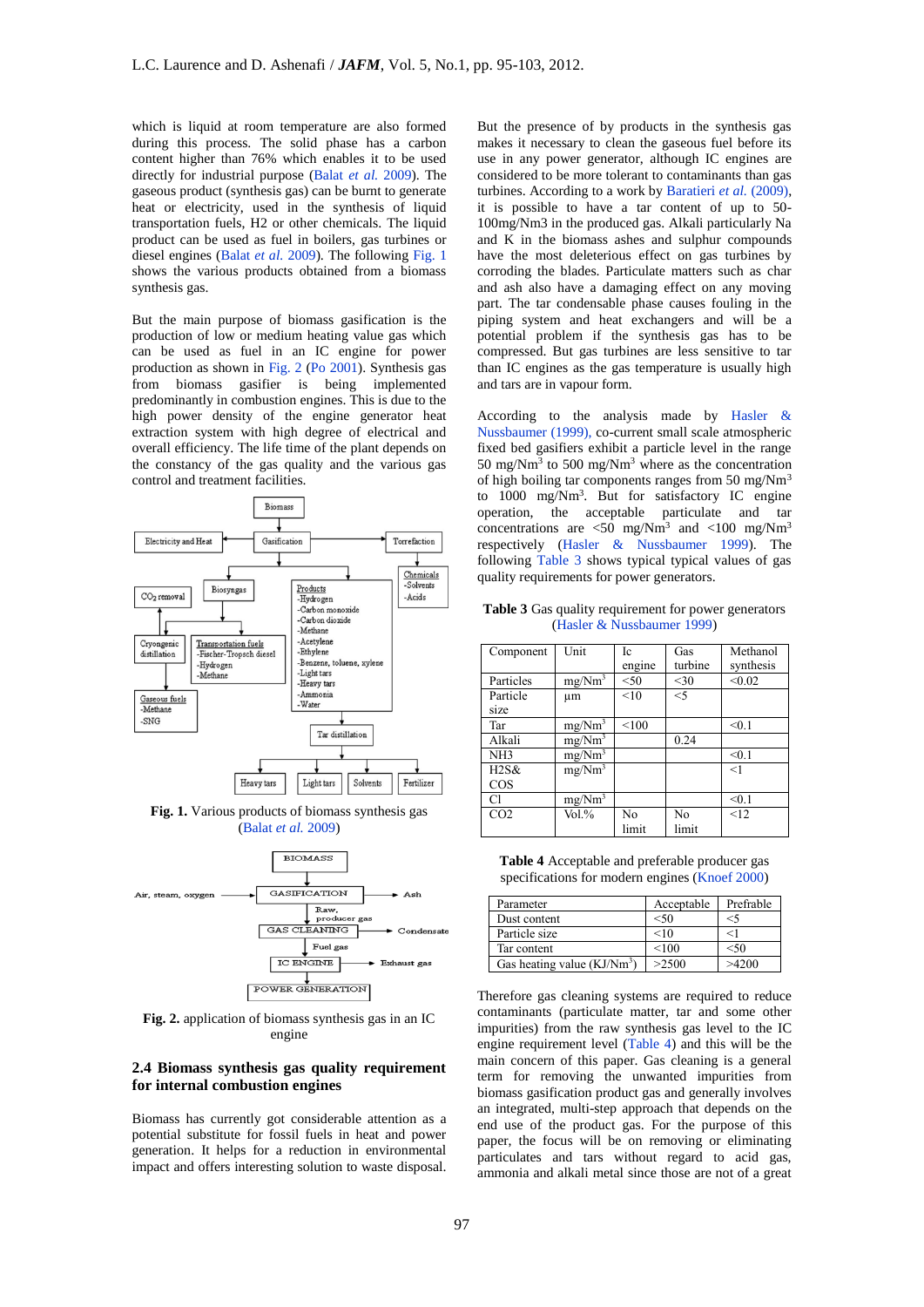concern for IC engine application. The following sections will deal with gas cleaning and the various technologies available for this.

# **3. BIOMASS SYNTHESIS GAS CLEANING**

There are various technologies used for synthesis gas cleaning depending on the specific clean up requirements. The clean up required for syngas that will be fed to an IC engine is much less than that required for chemical synthesis. Therefore the gas cleanup unit for a system is generally determined by the composition of the syngas exiting the gasifier, the clean up requirement for the intended use and economic considerations and this will be dealt with in detail in the technology selection and flow sheet development section.

## **3.1 Particulate removal**

During gasification, the mineral matter in the biomass feedstock will form inorganic ash and the unconverted biomass will form char. The concentration of these particulates in the product synthesis gas is often influenced by the gasifier design. The fixed bed gasifiers generally produce lower particulate load than fluidized bed gasifiers and these particulate emissions can cause abrasion to downstream equipment or present emission problems. Therefore, it will be mandatory to remove these particulates before using the gas in any downstream process.

The technologies currently used for particulate removal could be broadly classified in to dry gas cleaning or dry gas collectors like cyclone separators, barrier filters, electrostatic precipitators and wet gas cleaning or wet scrubbers (spray towers, cyclone spray scrubbers, venturi scrubbers and packed bed scrubbers). Tar condensation during this particulate removal can be avoided by maintaining the synthesis gas temperature above the tar dew point.

Dry gas cleaning can be divided in to hot gas cleaning with heat resistant filter at gas temperature above 500°C and dry gas cleaning in fabric filters below 200°C. Hot gas cleaning is important for gas utilization at high temperatures (gas turbine and fuel cells) and to lower the particulate load in the heat exchangers during cooling. Dry gas cleaning at lower temperature (below 200°C) is mostly used for low temperature synthesis gas application like internal combustion engine which is the main concern of this paper.

Wet gas cleaning is purification of synthesis gas by means of a liquid scrubbing agent in a suitable scrubber system. The cleaning is the result of the adherence and dissolving property of the contaminants in the liquid. These cleaning methods also have a cooling effect because of the heat exchange between the syngas and the scrubbing liquid. Scrubbing liquids that are commonly used are water, Water/oil emulsion, condensates and various hydrocarbons. Particulates with diameter between 0.1 and 1µm are the most difficult to capture either by diffusion or inertial mechanism. They are too large to diffuse well and too small to settle (Reed & Das 2007). Wetted particles

tend to stick together better when they collide thereby assisting agglomeration. Wet scrubbers are used widely especially in stationary applications for cleaning and cooling the gas. The most commonly used wet scrubbers are spray towers, cyclone spray scrubbers, sieve plate scrubbers, venturi scrubbers and packed bed scrubbers.

# **3.2 Tar Removal**

The product gas from biomass gasification contains organic impurities (tar), inorganic impurities and particulate matter in addition to the main components CO, H2, CO2, CH4, H2O and N2. The organic impurities range from low molecular weight hydrocarbons to high molecular weight poly nuclear aromatic hydrocarbons. The lower molecular weight components can be used as fuel in gas turbines or engines. But the higher molecular weight hydrocarbons (tar) can condense or polymerize to more complex structures in exit pipes, heat exchangers or particulate filters. This can cause chocking and attrition which results in decrease of efficiency and increase in the cost of the process.

Since the organic impurities contain a wide range of compounds, it will be necessary to define tars to identify them from the lower molecular weight hydrocarbons. A meeting was held in March 1998 in Brussels by the members of the gasification task of the IEA Bioenergy (US DOE and DGXVII of the European commission) to address this issue. Two sampling and analysis protocols were developed in this meeting for small scale fixed bed engine based systems and larger utility scale plants. It was also decided to define tars as hydrocarbons with molecular weight higher than benzene (Maniatis & Beenackers 2000). So this definition will be used throughout this paper to define tars.

The current state of the art tar removal technologies could be broadly classified in to five groups as mechanism methods (cyclone, filters, granular beds, RPS, electrostatic precipitators and scrubbers), self modification (using a low tar gasifier or optimum operating parameter), catalytic cracking, thermal cracking and plasma methods (Pyroarc, corona, glidarc).

Mechanism methods including scrubber, filter, cyclone and electrostatic precipitators are primarily used to capture particles. But they are also considerably efficient in removing tars, as can be seen in Table 5. Tar removal efficiencies of 51 to 91% were obtained in a venturi scrubber for a counter-current rice husk gasifier (Hasler 1997). According to Janssen and his colleagues, tar level down to 20-40mg/m3 and particulate level down to 10-20mg/m3 can be achieved with a water scrubber (Jansens *et al.* 2002). But these systems are fairly expensive, generate a lot of contaminated water and energy in the tar is lost. Rotary particle separator (RPS) was used in Energy research Centre of the Netherlands (ECN) to remove tar although it was not satisfactory. But OLGA system (oil based gas washer) was successfully demonstrated in a laboratory scale gasifier in ECN and heavy tars were completely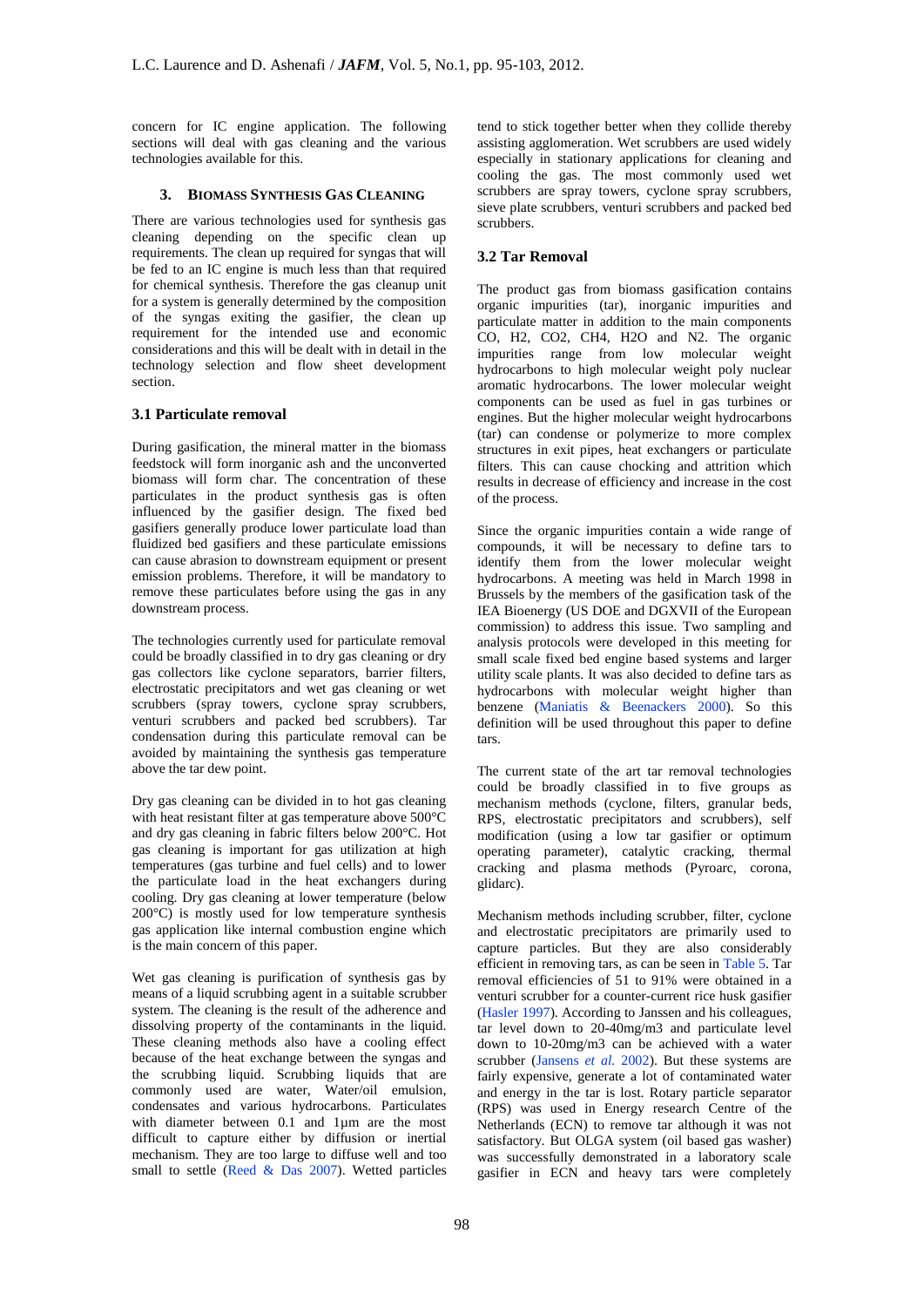removed. This resulted in a tar dew point lower than 25°C (Boerrigter 2005).

| Method              | Particle removal | Tar      |
|---------------------|------------------|----------|
|                     | (% )             | removal  |
|                     |                  | (% )     |
| Sand bed filter     | 70-99            | 50-97    |
| Wash tower          | 60-98            | $10-25$  |
| Venturi scrubber    |                  | 50-90    |
| Wet electrostatic   | >99              | $0 - 60$ |
| precipitator        |                  |          |
| Fabric filter       | 70-95            | $0 - 50$ |
| Rotational particle | 85-90            | 30-70    |
| separator           |                  |          |
| Fixed bed tar       |                  | 50       |
| adsorber            |                  |          |

**Table 5** Tar and particle removal efficiency of some mechanism methods (Han & Kim 2008)

Electrostatic precipitators have shown more than 99% dust and 40-70% tar removal according to experiments done on an updraft gasifier on Harboore, down draft gasifier at Weiner Weustadt and CFB gasifier at ECN (Poasen & Rabou 2004). The previous Table 5 shows the tar and particle reduction efficiency of various mechanism methods.

The self modification method is based on optimizing the operating parameters temperature, equivalence ratio, type of biomass, pressure, gasifying medium and residence time in order to decrease the tar content. As the temperature increases beyond 600°C, the tar yield will generally decrease due to tar cracking at higher temperature. This was confirmed by experimental works of Narvapaez (1996) and Li *et al.* (2004). Navarpaez found that the tar content at 700 and 800°C were 19 and 5 g/Nm3 and Li observed that tar yield decreased from 15 to 0.54 g/Nm3 when the temperature is increased from 970 to 1090 K. Increase in the equivalent ratio will also decrease the amount of tar although the heat value of the gas decreases. The relation between the type of biomass and the tar yield was also investigated by different researchers. Among them was Kosstrin (1980) who observed 35% tar yield for wood, 60% for paper and only 30% for sawdust in his experimental work.

Devnir observed the relation between steam and tar yield in his simulation work and concluded that tar conversion increases with an increase in the amount of steam. In addition of affecting the tar yield, operating parameters also influence the tar properties. Morf observed the influence of the type of gasifier on the tar yield as shown in the Table 6 below.

**Table 6** Tar yield in different type of gasifiers

|                                            | Fixed bed |            | Fluidized bed   |             |  |
|--------------------------------------------|-----------|------------|-----------------|-------------|--|
|                                            | Counter   | Co         | <b>Bubbling</b> | Circulating |  |
|                                            | current   | current    |                 |             |  |
| Mean tar<br>yield<br>(mg/Nm <sup>3</sup> ) | 50        | 0.5        | 12              | 8           |  |
| Tar range<br>(mg/Nm <sup>3</sup> )         | 10-150    | $0.01 - 6$ | $1 - 23$        | $1 - 30$    |  |

Therefore, it is possible to decrease the tar content in the synthesis gas by optimizing the operating parameter parameters of the gasifier as shown in the above observation. But this might not be the case while designing a cleaning process for an already designed gasifier which is the concern of this paper.

Thermal Cracking is based on the fact that tar molecules can be cracked to lighter gases when the raw gas from gasification is heated to higher temperatures. According to the analysis done by Bridgewater, biomass derived tar is very refractory and hard to crack by thermal treatment alone. So he suggested increasing residence time, using a fluidized bed reactor free board, direct contacting with a hot surface although this decreased the overall efficiency (Bridgewater 1995). Manuatis and Beenackers (2000) concluded from their experimental work that the preferable tar content in gases for engine applications is below 50mg/Nm3 and this was obtained at 1250°C (Xiaohui 2003) which is not still economical attractive for a small scale gasifier in addition to the biomass tar being difficult to crack.

Catalytic cracking coverts tar in to useful gases and adjust the composition of the product gas. According to the US national renewable energy laboratory 2002 report, three groups of catalyst materials have been used in biomass gasification. These are alkali metals, Nonmetallic oxides and supported metallic oxides. Alkali metals are considered as primary catalysts since they enhance the biomass gasification reactions rather than tar reforming. They are directly mixed with the biomass when they are fed to the reactor and enhance char formation reactions during thermo chemical conversion (Richards and Zhange 1991).They give poor carbon conversion, increased ash content and difficult to recover. This makes them unattractive for commercial use.

The non-metallic and supported metallic oxide catalysts are referred to as secondary catalysts since they are located in a separated fixed bed reactor downstream of the gasifier. The most widely studied non-metallic catalysts are Dolomites (calcium magnesium carbonates). Dolomites are relatively cheap and are considered as disposable. Tar conversion efficiency is high when dolomites are operated at high temperatures (900°C) with steam. Biomass gasification tar reforming with supported Ni based catalysts has also been extensively demonstrated. Hot gas conditioning using catalysts offers the best solution for mitigating biomass gasification tars. The best currently available tar reforming process consists of calcined dolomite bed followed by a fixed bed Ni catalyst reforming reactor operating at about 800°C (Dayton 2002). But catalytic cracking will not be discussed in more detail here since it is not economically attractive for small scale gasifiers.

Catalytic and thermal cracking processes involve creation and stabilization of active species which there after initiates the necessary reactions. The same thing happens in plasma methods where similar species can be created by energetic electron-molecule collisions. The current development level of this method demands 20% of the final electrical output from the biomass gasification for gas cleaning which is far from being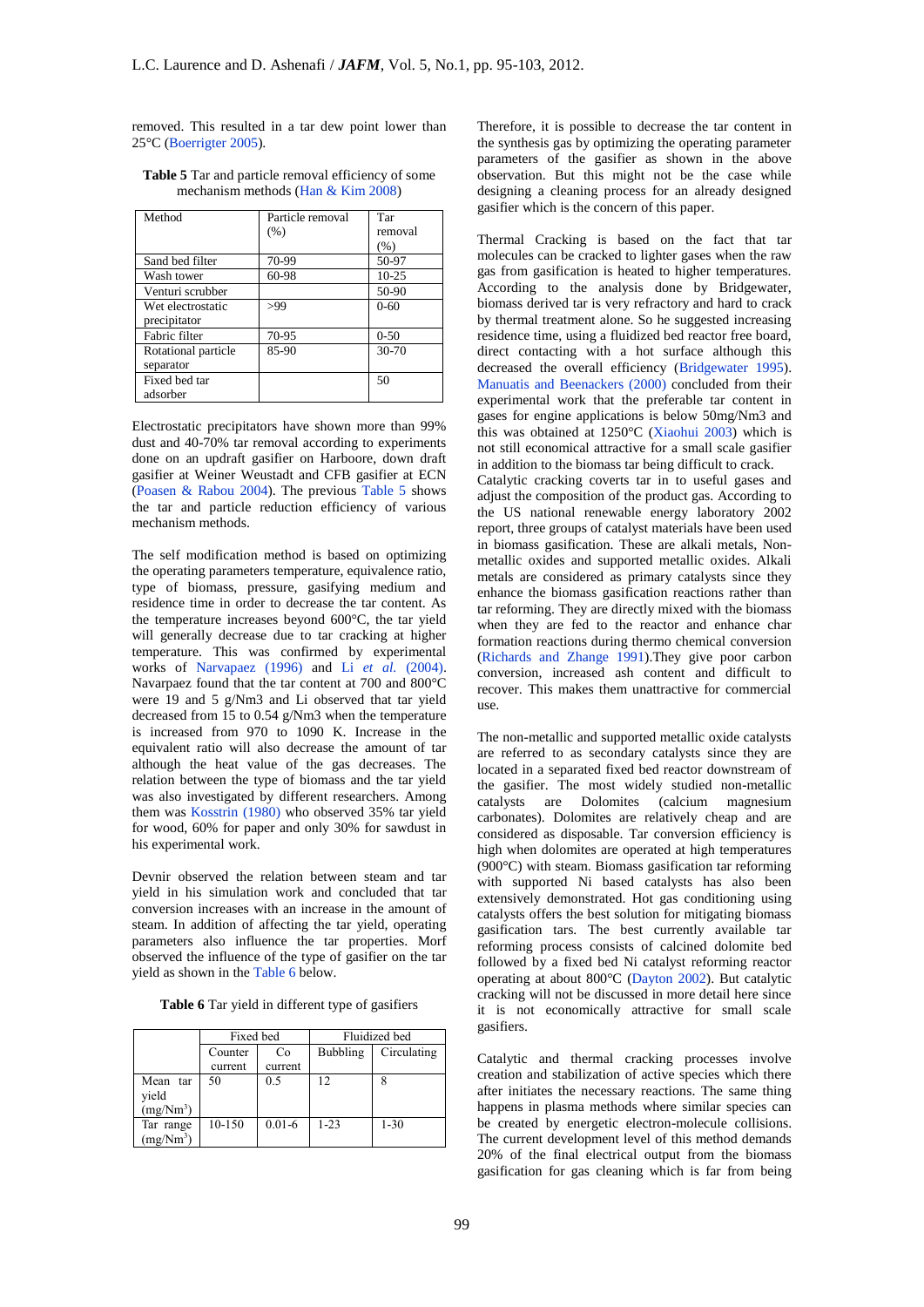economically attractive even for large scale power plants. It is also still on research level to decrease the power requirement to 5% (Nair *et al.* 2003).

#### III.3. Process selection and flow sheet development

Synthesis gas cleaning is a crucial step in an IC engine integrated biomass gasification systems. This cleaning as explained in the previous sections is required to remove tars, particulates and other trace impurities from the synthesis gas. So the main objective of this section is to select an appropriate process for cleaning the synthesis gas from a small scale fixed bed gasifier for an IC engine application. As it is shown in the synthesis gas quality requirement Table 3, the main parameters to be considered for this selection will be particulate matter concentration, particle size and tar concentration. The other trace impurities are not of a great concern for an IC engine application although they are also removed in the process. The major criterions used for this selection are the operating conditions of the given equipment or unit, its removal efficiency and the capital investment required. The capital investment criterion is very important here since the gas cleaning equipment is going to be designed for a small scale gasifier.

#### *3.3.1 Based on Operating condition*

Cyclone, fabric filters, ceramic filter, granular bed filters and dry and wet electrostatic precipitators are commonly used for particulate removal although they are also applied for tar removal. The operating temperature for gases containing both particulate and tar should be either above the tar dew point or particles and tar should be removed simultaneously in scrubbers (Table 7). The tar dew point is usually in the range of 375-400°C according to the analysis given in the US National renewable energy laboratory 2006 report. Fabric filters have operating temperature between 60- 250°C and are thus not suitable for this purpose. Dry electrostatic precipitators are also not recommended for biomass syngas cleaning due to possible condensation of heavy fractions of tar and significant carbon content which causes increase of electric conduction and reduction of dust removal efficiency (Stanghelle *et al.* 2007). Therefore a combination of cyclones with either ceramic or granular (sand) bed filters is recommended for high and medium temperature gas cleaning (Smid *et al.* 2005). But ceramic filters have insufficient mechanical strength and low thermal conductivity (Leibold *et al.* 2008). And according to Yang Gua-Hua and Zhou Jiang-Hua (2007), dual layer granular bed filters with bed particle sizes of 0.7 mm and 3 mm have higher dust collection capacity. Therefore, cyclone combined with dual layer granular bed filter has been selected here based on the above findings. The granular bed filters are also cheaper and more flexible for partly sticking particles. Temperatures lower than 600-650°C are recommended to remove alkali vapours with the dust particles.

## *3.3.2 Based on removal efficiency*

According to the analysis given by Hasler *et al.* (1998) on the evaluation of gas cleaning technologies, the highest tar separation was found in catalytic tar crackers, venturi scrubbers and sand bed filters as shown in the Table 8.

| <b>Table 7</b> operating conditions and efficiency of some |  |
|------------------------------------------------------------|--|
| particle removal equipments (Guan <i>et al.</i> 2008)      |  |

| Dust      | Temperature         | De-dusting                  | Pressure  |
|-----------|---------------------|-----------------------------|-----------|
| separator | range $(^{\circ}C)$ | efficiency                  | drop      |
|           |                     |                             | (Kpa)     |
| cyclone   | 100-900             | Dust $>5\mu$ m, 80%         | < 10      |
| Fabric    | 60-250              | Dust $>0.3$ um.             | $1 - 2.5$ |
| bag       |                     | 99-99.8%                    |           |
| filters   |                     |                             |           |
| Wet       | 20-100              | $0.1 - 1 \,\mu m$ ,<br>Dust | $5-20$    |
| scrubbers |                     | $85-95\%$ .                 |           |
| (venture) |                     | otherwise<br>$90 -$         |           |
|           |                     | 99%                         |           |
| Fibrous   | 200-800             | Dust $>0.3 \mu$ m,          | $1 - 2.5$ |
| ceramic   |                     | 99-99.8%                    |           |
| filters   |                     |                             |           |
| Rigid     | 200-800             | Dust $>0.1 \mu m$ ,         | $1 - 5$   |
| ceramic   |                     | 99.5-99.99%                 |           |
| filters   |                     |                             |           |
| Metallic  | 200-800             | Dust>1um, 99-               | <1        |
| foam      |                     | 99.5%                       |           |
| filters   |                     |                             |           |
| Granular  | 200-800             | Highly depends              | < 10      |
| hed       |                     |                             |           |
|           |                     | on regime and               |           |
| filters   |                     | surface<br>cake             |           |
|           |                     | filtration                  |           |

**Table 8** Particle, tar and trace components reduction in various gas cleaning systems (Hasler *et al.* 1998)

| Cleaning<br>method                   | T<br>(°C)   | Particle reduc.<br>$\binom{96}{}$ | Tar reduc. (%)             | NH <sub>3</sub> reduc. (%) | HCl reduc. (%) | $H2S$ reduc. $(%)$ |
|--------------------------------------|-------------|-----------------------------------|----------------------------|----------------------------|----------------|--------------------|
| Catalytic tar<br>cracker             | 900         |                                   | >95                        |                            |                |                    |
| Fabric filter                        | 200         | 60-85                             | $25 -$<br>$\boldsymbol{0}$ |                            |                |                    |
| Sand<br>bed<br>filter                | $10-$<br>20 | 70-95                             | $60 -$<br>95               | >95                        | 90             | $80 -$<br>95       |
| Rotational<br>wash tower             | $50-$<br>60 | 70-90                             | $10-$<br>25                |                            |                |                    |
| Venture<br>scrubber                  |             |                                   | $50 -$<br>90               |                            |                |                    |
| Rotational<br>atomizer               | < 100       | 95-99                             |                            |                            | 90             | >95                |
| Wet<br>electrostatic<br>precipitator | $40-$<br>50 | >99                               | $0-$<br>60                 |                            |                |                    |

Catalytic cracking is used for large scale gasifiers and high temperature syngas with tar levels more than 10,000 mg/Nm3. But small scale fixed bed gasifiers have a syngas temperature in the range of 500 to 6000C and tar concentration lower than 1000 mg/Nm3. Therefore it will not be economically attractive to use this relatively expensive equipment for such low temperature and tar level and sand bed filter has been considered an option for this case.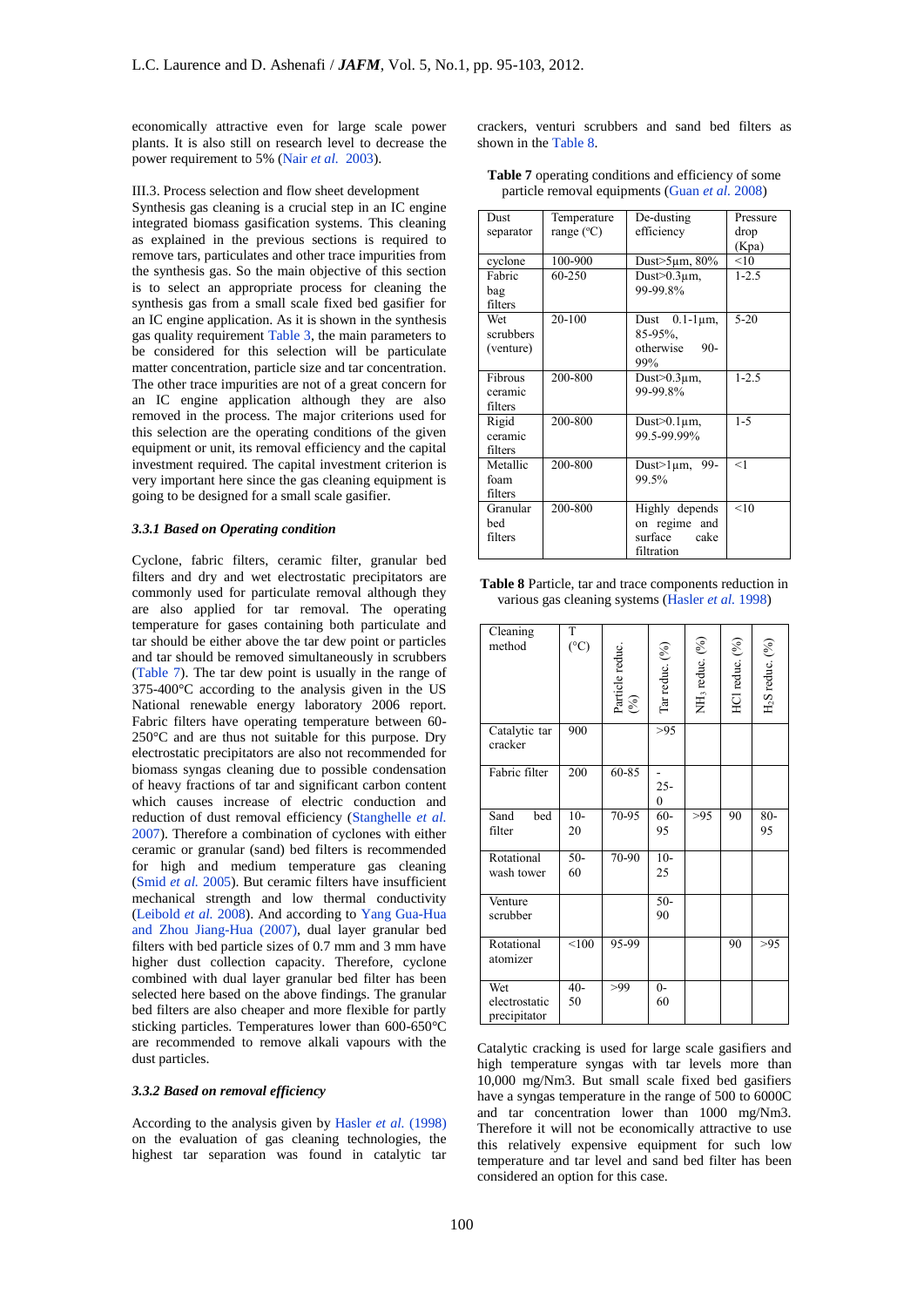#### *3.3.3 Based on capital investment*

Hasler and Nussbaumer (1999) have compared the capital investment required for different gas cleaning technologies for a 300 kW fixed bed co-current gasifier as shown in the Table 9 below. The table is used here only to compare the different technologies and sand bed filter has the lowest capital investment. A water quench will be used in this case before the sand bed filter to cool the gas and compensate for the remaining removal efficiency.

**Table 9** Expected particle and tar separation and investment cost of the gas cleaning for a 300 kW fixed bed biomass gasifier including waste treatment

| Gas             | Particle         | Tar        | Cost |
|-----------------|------------------|------------|------|
| cleaning $(\%)$ | sepration $(\%)$ | separation | kECU |
|                 |                  | (% )       |      |
| Venture         | 95               | 60         | 115  |
| scrubber        |                  |            |      |
| Sand bed        | 80               | 70         | 42   |
| filter          |                  |            |      |
| Wet ESP         | 95               | 60         | 157  |
| RPS/tar         | 90               | 95         | 73   |
| adsorber        |                  |            |      |
| Fabric          | 95               | 95         | 89   |
| filter/tar      |                  |            |      |
| adsorber        |                  |            |      |

# **3.4 Process description and Flow sheet development**

According to the flow sheet developed in this paper for a 20 kW fixed bed gasifier, the synthesis gas will first be taken to a heat exchanger to be cooled from a temperature of approximately 600 to 450°C. The heat recovered will be used to preheat the air used in the gasifier. This cooling also facilitates removal of alkali vapours with the dust particles. The temperature 450°C is choosen to avoid of condensation of tar (375-400°C) in the heat exchanger and cyclone. The cooled synthesis gas will then be fed to a cyclone which removes more that 80% of particles having diameter more than 5 µm. The reduction of the synthesis gas temperature to 450°C will also improve the separation efficiency of the cyclone in addition to decreasing the cost. Then the partially cleaned syngas from the cyclone will be quenched by water injection before it enters the sand bed filter. This facilitates removal of particle and tar in the sand bed filter besides removing some of it. The syngas will be cooled in the quench cooler from 450 to 250°C to condense some of the tar and keep the syngas temperature in the operating temperature range of sand bed filter. Finally it will be fed to a two stage sand bed filter. According to Hasler and Nussbaumer (1999), the clean gas will leave the dual lay sand bed filter at a temperature of 5 to 250C. This can in practice be used directly in an IC engine since it operates at room temperature.

According to the Table 7 given in the process selection section, the cyclone can remove at least 80 of particles greater than 5µm in size. And from a particle size distribution chart given by Hasler and Nussbaumer (1999) for wood in a fixed bed gasifier, approximately

42% of the particles have aerodynamic sizes greater than 5.49 µm. So the cyclone can remove roughly 33.6% of the particles from the syngas and the sand bed removes 80%.This is more than the 90% removal requirement for an IC engine application. For the tar removal, the sand bed filter removes approximately 70% as shown in the Table 7 and the remaining 20% for an IC engine application can be removed during water quenching.

According to the Table 7, the cyclone can remove at least 80 of particles greater than 5 µm in size. And from a particle size distribution chart given by Hasler and Nussbaumer (1999) for wood in a fixed bed gasifier, approximately 42% of the particles have aerodynamic sizes greater than 5.49 µm. So the cyclone can remove roughly 33.6% of the particles from the syngas and the sand bed removes 80%.This is more than the 90% removal requirement for an IC engine application. For the tar removal, the sand bed filter removes approximately 70% as shown in the table. And the remaining 20% for an IC engine application can be removed during water quenching.



**Fig. 3.** Flow sheet developed

#### **4. CONCLUSIONS**

The present paper proposes an overview of existing processes to remove tarry products and particles from syngas produced in gazeifier. Syngas cleaning units were compared regarding their efficiency to reach gas quality requirement for use in internal combustion engines. A special emphasis on tar and particle removals from small scale gasifier was developed on the basis of treatment efficiency and economical costs. A treatment process flowsheet was then proposed consisting on cooler, cyclone, quench cooler and bed filter units.

# **REFERENCES**

Hasler, P., and Th. Nussbaumer (1999). Gas cleaning for IC engine applications from fixed bed biomass gasification. *Journal of Biomass and Bioenergy* 16, 385-395.

Jun, H., and K. Heejoon (2008). The reduction and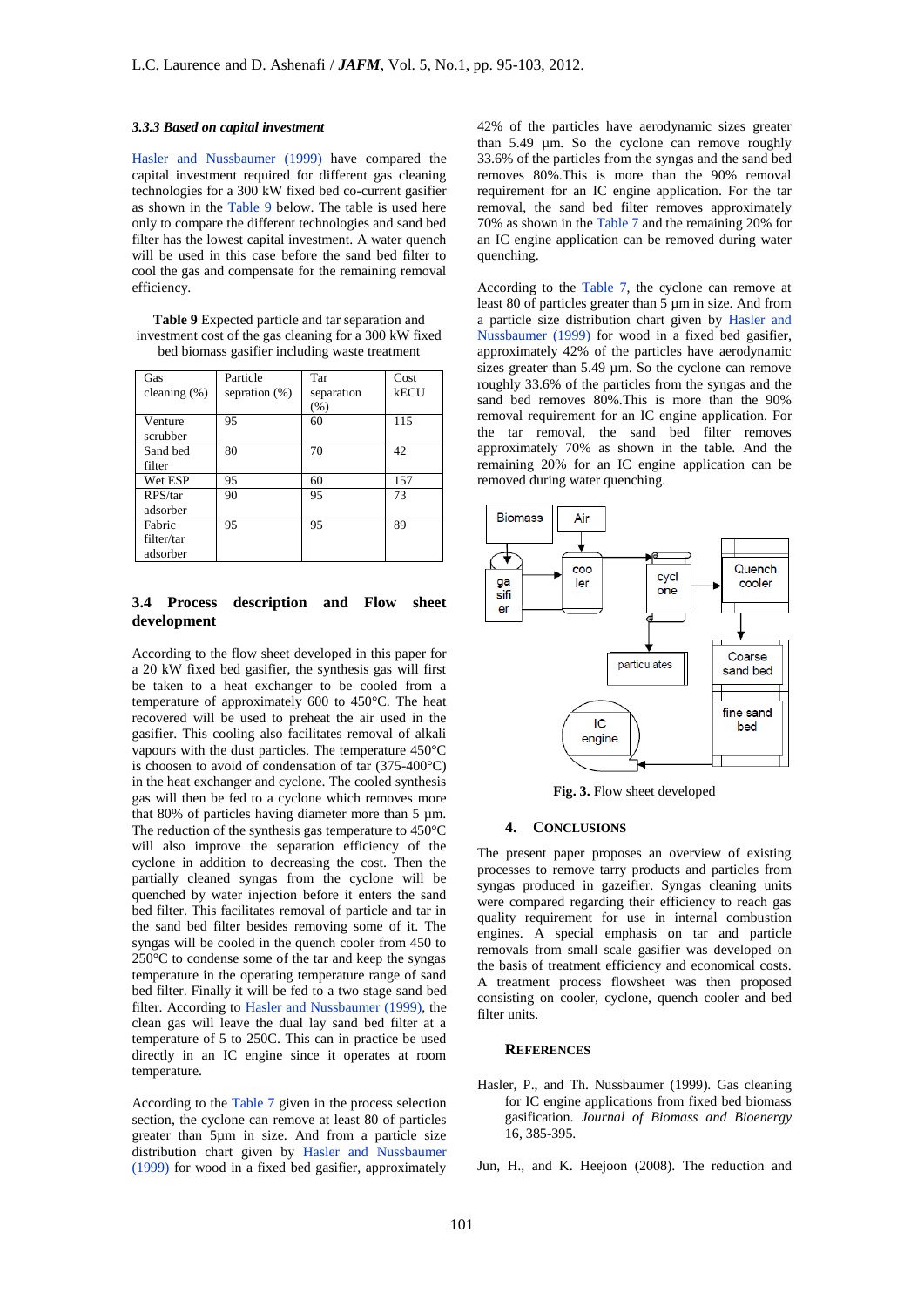control technology of tar during biomass gasification/pyrolysis: An overview. *Journal of Renewable and Sustainable Energy Reviews* 12, 397-416.

- McKendry, P. (2002). Energy production from biomass (part 3): gasification technologies. *Journal of Bioresource Technology* 83, 55–63.
- Pratola, F., M.L. Pellizza, F. Repetto, E. Maggio, and C. Amorino (2002, October). Integration of biomass gasification in a gas-engine cogeneration system. *International conference on clean coal technology for our future*, Chia Laguna, Sardinia, Italy.
- Thana, P., N. Tomoaki, and Y. Kunio (2010). Tar removal from biomass pyrolysis gas in two-step function of decomposition and adsorption. *Journal of applied energy* 87(7), 2203-2211.
- Bain, R.L. (2007). World Biofuels Assessment; Worldwide Biomass Potential: Characterizations (Milestone Report). *NREL Report No.* MP-510-42467, Golden, CO: National Renewable Energy Laboratory.
- Ahrenfeldt, J. (2007, March). *Characterization of Biomass Producer Gas as Fuel for Stationary Gas Engines in Combined Heat and Power Production*. Ph.D. Thesis, Technical University of Denmark, Denmark.
- Dale, N.K., R. Simbeck, J. Donald, Wilhelm (2002, December). Process screening analysis of alternative gas treating and sulphur removal for Gasigfication. U.S. Department of Energy, *National Energy Technology Laboratory Report,* SFA Pacific, Inc.
- Sundac, N. (2007, September). Catalytic cracking of tar from biomass Gasification. Department of Chemical Engineering, Lund University, Sweden.
- Hernelind, M., and B. Gevert (2002). Hydrotreatment of tar formed in gasification of biomass. Department of Applied Surface Chemistry, Chalmers University of Technology, Sweden.
- Dayton, D. (December 2002). A Review of the Literature on Catalytic Biomass Tar Destruction. *NREL Report No.* TP-510-32815, US National Renewable Energy Laboratory.
- Seung, J.L., H.K. Soung, H.K. Kyoung, D.Y. Young, Y. Yun (2007). Development of a pilot-scale acid gas removal system for coal syngas. *Korean J. Chem. Eng.* 24 (6), 1128-1132.
- Lettner, F., H. Timmerer, P. Haselbacher (2007, December). Biomass gasification – State of the art description. *Intelligent Energy – Europe (IEE)* EIE/06/078/SI2.447511, Graz University of Technology - Institute of Thermal Engineering.
- Mustafa, B., B. Mehmet, K. Elif, and B. Havva (2009).

Main routes for the thermo-conversion of biomass into fuels and chemicals Part 2: Gasification systems. *Journal of Energy Conversion and Management* 50, 3158–3168.

- Baratieri, M., P. Baggio, B. Bosio, M. Grigiante, and G.A. Longo (2009).The use of biomass syngas in IC engines and CCGT plants: A comparative analysis. *Journal of Applied Thermal Engineering*, 29, 3309-3318.
- Knoef, H.A.M. (2000). A review of fixed bed gasification systems for biomass. School of energy studies for agriculture, India.
- Maniatisa, K., and A.A.C.M. Beenackers (2000). Tar Protocols. IEA Bioenergy Gasification Task. *Journal of Biomass and Bioenergy* 18, 1-4.
- Jun, H., and K. Heejoon (2008). The reduction and control technology of tar during biomass gasification/pyrolysis: An overview. *Journal of Renewable and Sustainable Energy Reviews*, 12 (2), 397-416.
- Hasler, Ph.B., and R. Nussbaumer (1997). Evaluation of gas cleaning technologies for small scale biomass gasifiers. Swiss federal office of energy.
- Li, X.T., J.R. Grace, C.J. Lim, A.P. Watkinson, H.P. Chen, and J.R. Kim (2004). Biomass gasification in a circulating fluidized bed. *Biomass and Bioenergy* 26, 171-193.
- Bridgwater, A.V. (1994, July). The technical and economical feasibility of biomass gasification in power generation. Energy Research Group, Aston University, Birmingham.
- Jansen, J.C., K. Jönsson and La.M. Hagman (2002). Biological detoxification of tar-water. *Water Sci Technology* 46, 67-76.
- Boerrigter, H. (2005). "OLGA" tar removal technology; The Energy research Centre of the Netherlands. *ECN*.
- NarvPaez, I., and A. Orpso (1996). Biomass gasification with air in an atmospheric bubbling fluidized bed. Effect of six operational variables on the quality of produced raw gas. *Ind Eng Chem Res* 35, 2110–2120.
- Ding, X. (2003). *Catalytic Decomposition of Ammonia in Producer Gas.* The dissertation of Zheng zhou University, China.
- Dayton, D. (2002). A review of the literature on catalytic biomass tar destruction. National Renewable Energy Laboratory, USA.
- Paasen, S.V.B. (2004). Tar formation in fluidized-bed gasification - impact of gasifier operating conditions. *The 2nd world conference and technology exhibition on biomass for energy*, *industry and climate protection,* Rome, Italy.